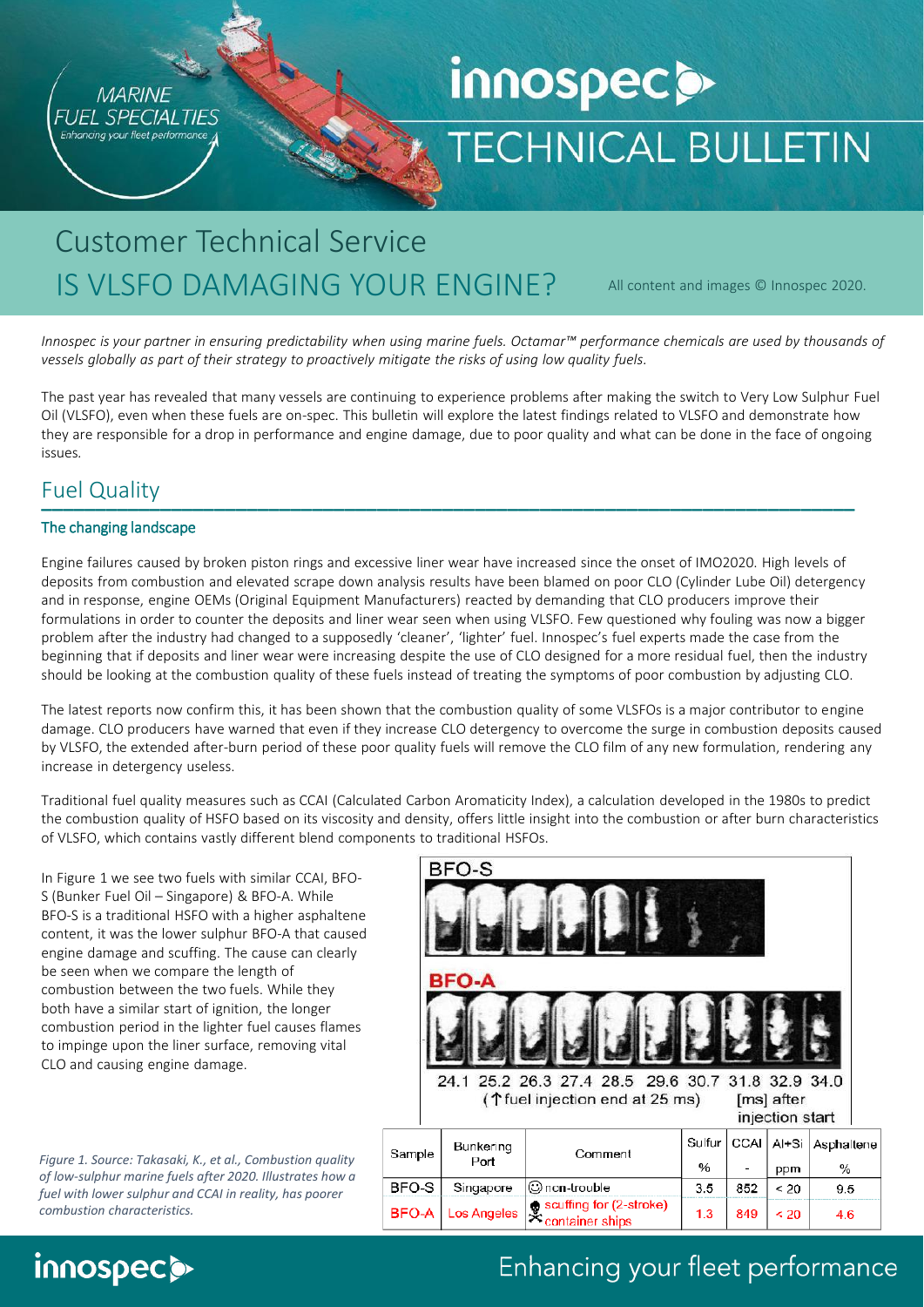#### IS VLSFO DAMAGING YOUR ENGINE

#### Combustion Quality \_\_\_\_\_\_\_\_\_\_\_\_\_\_\_\_\_\_\_\_\_\_\_\_\_\_\_\_\_\_\_\_\_\_\_\_\_\_\_\_\_\_\_\_\_\_\_\_\_\_\_\_\_\_\_\_\_\_\_\_\_\_\_\_\_\_\_\_ \_\_\_\_\_\_\_

#### Liner wear, after burn and soot

So why is this happening? When a high proportion of paraffinic components are combined with residual aromatics (which includes Asphaltenes), such as in VLSFO (Figure 2), the lighter paraffinic components dilute the protective aromatics, producing instability that causes the Asphaltene to grow into a much larger molecules (agglomeration) that require more oxygen to burn completely. This is why we are seeing more cases of incomplete combustion, liner wear and engine deposits despite the increase in the paraffin content.



Paraffinic – straight chain hydrocarbons, often from secondary refinery streams. Paraffins are prone to rapid oxidation when heated, or drop out as wax in low temperatures. Octamar™ Ultra HF prevents oxidisation and stabilises these components for a more homogenous fuel.

Aromatics – Similar benzene ring structures. Asphaltenes can remain stable when surrounded by an aromatic portion (Resins, Aromatics) over extended time periods however, in the presence of a significant paraffin mixture, the asphaltenes begin to 'agglomerate'; growing larger to form sludge in tanks, or attributing to poor combustion. Octamar™ Ultra HF targets and protects vulnerable asphaltenes

*Figure 2. Typical blend ratios of modern residual marine fuels show a much higher proportion of the saturate (paraffinic) component in combination with aromatics, which are structurally dissimilar, causing separation and instability.*

All this means that even though VSFLOs contain less residual components by mass, those that are there are far less stable than those found in most traditional HSFOs. This is because HSFO contains a high ratio of Aromatics to Paraffins, so that the residual aromatics are protected – remaining dispersed, stable, and small enough to burn readily during combustion. It is understood that if a significant portion of fuel remains unburnt, this will impact not only the safe running of you vessel, but the overall efficiency, and therefore emissions of all shipping.

### VLSFO **\_\_\_\_\_\_\_\_\_\_\_\_\_\_\_\_\_\_\_\_\_\_\_\_\_\_\_\_\_\_\_\_\_\_\_\_\_\_\_\_\_\_\_ \_\_\_\_\_\_\_\_\_\_\_\_\_\_\_\_\_\_\_\_\_\_\_\_\_\_\_\_\_\_\_\_**

#### **Always better quality?**

innospec@

FIA (Fixed Ignition Analysis) provides exceptional insight into the combustion quality of fuels. Used by both fuel specialists and major fuel suppliers, FIA gives the combustion profile of a fuel (Figure 3). It allows engineers to identify major fuel quality markers such as the ID (Ignition Delay), which is used to calculate the all-important ECN (Estimate Cetane Number), the EMC (End of Main Combustion) and EC (End of Combustion). If delayed, this indicates a fuel's tendency for after-burn, incomplete combustion and products of combustion that lead to engine damage.

We will demonstrate how you can improve fuel performance and remove the risk of engine damage caused by poor quality fuels with the use of Innospec's new Octamar™ Ultra HF, which is proven to improve fuel quality through the ECN and EMC.



*Figure 3. The combustion profile of a typical HSFO (ECN 20) against a VLSFO (ECN 16) with similar CCAI, but vastly different combustion characteristics.*

#### Combustion Profile - Residual Fuels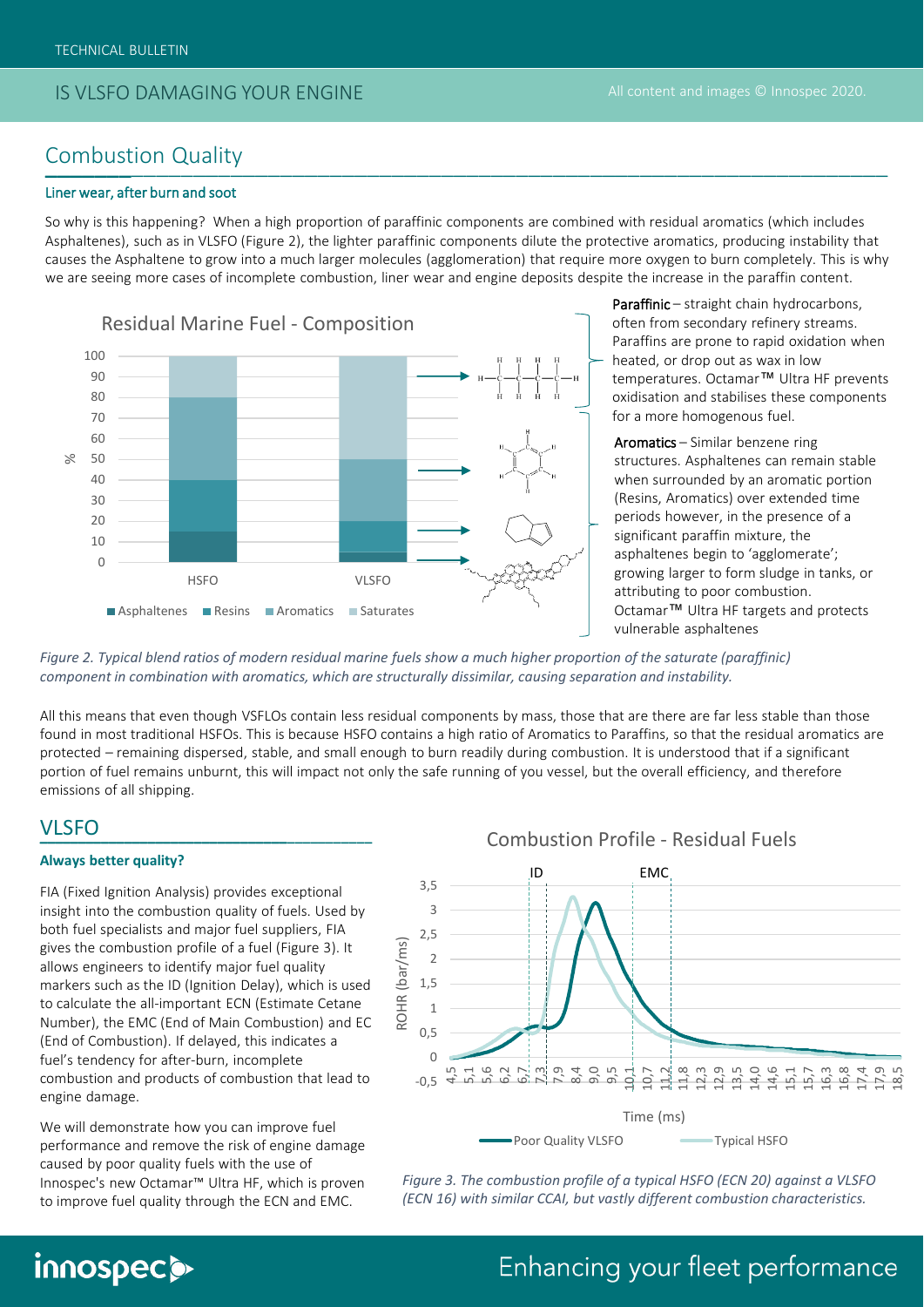#### IS VLSFO DAMAGING YOUR ENGINE

#### Fuel Quality \_\_\_\_\_\_\_\_\_\_\_\_\_\_\_\_\_\_\_\_\_\_\_\_\_\_\_\_\_\_\_\_\_\_\_\_\_\_\_\_\_\_\_\_\_\_\_\_\_\_\_\_\_\_\_\_\_\_\_\_\_\_\_\_\_\_\_\_ \_\_\_\_\_\_\_

#### The changing landscape

FIA testing of twenty-five (25) representative VLSFO samples from every major bunker port has shown that 23% of the fuels tested have a lower ECN than even HSFO (Mean HSFO ECN = 20, see Figure 4). Of these low ECN fuels, we can also see that the End of Main Combustion (EMC) and End of Combustion (EC) are well above 10ms, indicating the extended combustion period that would risk engine damage and fouling.



*Figure 4. The distribution of key combustion characteristics of (25) ISO 8217 compliant VLFOs from around the world. All units are in Milliseconds (ms) except ECN, which is an index figure.* 

All of the fuels in Figure 4 were on spec to ISO 8217, and while the majority had reasonable combustion characteristics, there was no way to predict from the ISO 8217 which of the fuels would be included in the low quality fuels seen in the bottom 23%. Innospec provides much needed certainty for those using unpredictable residual fuels such as VLSFO, by introducing Octamar™ Ultra HF to your fleet as part of a proactive approach toward fuel safety and efficiency, while mitigating against the risks of using low quality fuels.

Octamar™ Ultra HF contains the best anti-aging and combustion catalyst chemistry to improve combustion and reduce operability issues. Innospec provides targeted fuel treatment chemistry to thousands of vessels globally, boosting fleet performance and fuel quality in every way that matters to reduce engine damage.

#### The Facts

Figure 5 shows how the ECN of VLSFO can be improved by more than 7% in fuels using Octamar™ Ultra HF, regardless of the perceived fuel quality. Low quality VLSFO can be made safe thanks to a 10% reduction in MCP, a 5% reduction in EMC and APB, parameters critical to preventing the CLO film removal, engine damage and fouling.

This technology also acts to boost fuel economy and efficiency, eliminate fouling and maximise the energy capture from fuel. Our studies have proven that SFOC can be reduced by 2.2%, which more than covers the cost of implementing fuel treatment chemistry as part of a proactive approach toward mitigating the risk of low quality fuel for your vessel, crew and the environment.



*Figure 5. Fuels treated with Octamar™ Ultra HF see immediate boosts to key parameters, reducing ignition delay, after burn and combustion period, but also enjoying a higher peak and rate of heat released from fuel and improving quality in every way!*

|            | Octamar <sup>™</sup> Ultra HF - Performance Improvement |     |
|------------|---------------------------------------------------------|-----|
| <b>ECN</b> | <b>Estimated Cetane Number</b>                          | 7%  |
| <b>MCP</b> | <b>Main Combustion Period</b>                           | 10% |
| <b>EMC</b> | <b>End of Main Combustion</b>                           | 5%  |
| <b>ABP</b> | After Burning Period                                    | 5%  |

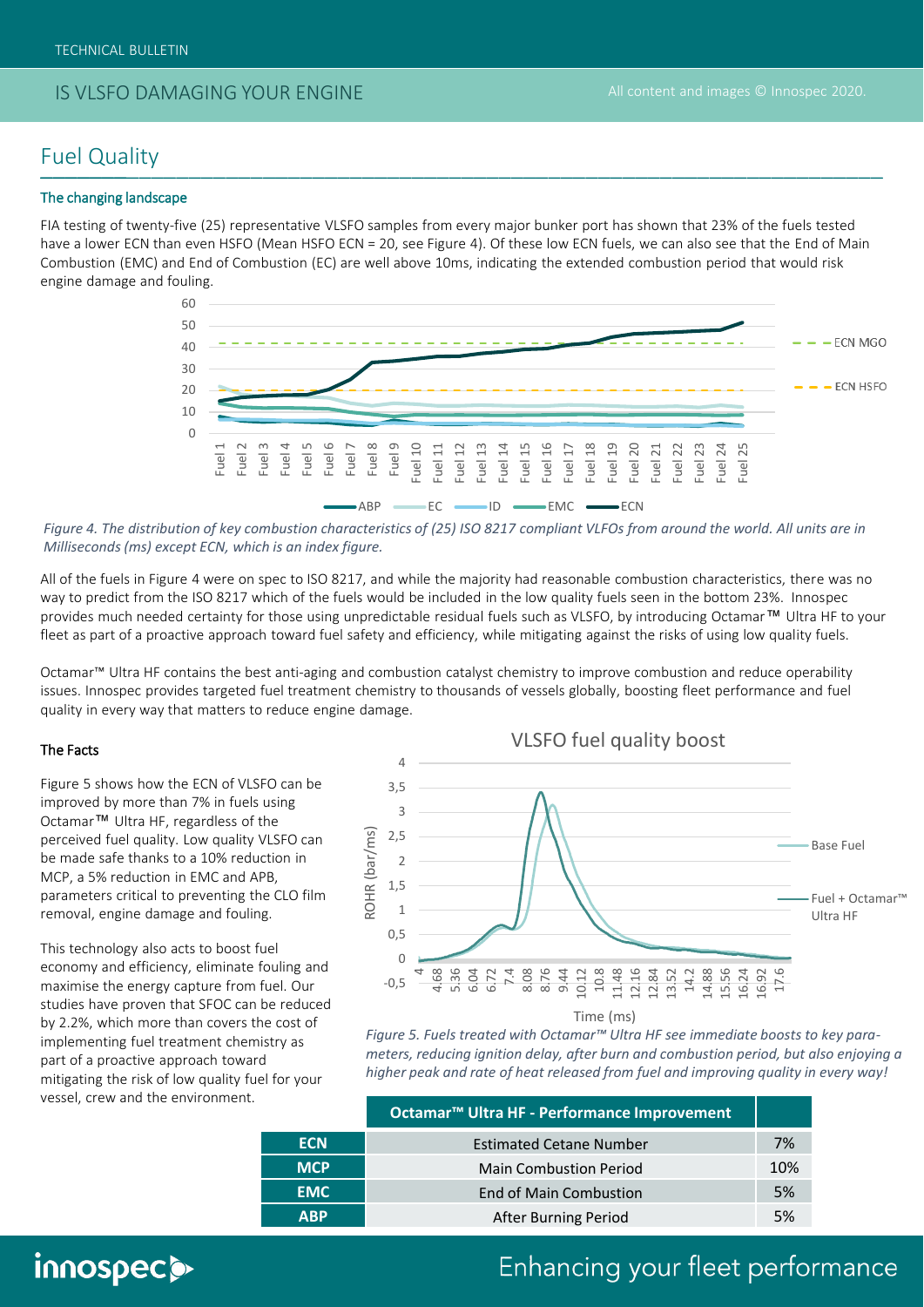### IS VLSFO DAMAGING YOUR ENGINE

#### **Stability** \_\_\_\_\_\_\_\_\_\_\_\_\_\_\_\_\_\_\_\_\_\_\_\_\_\_\_\_\_\_\_\_\_\_\_\_\_\_\_\_\_\_\_\_\_\_\_\_\_\_\_\_\_\_\_\_\_\_\_\_\_\_\_\_\_\_ \_\_\_\_\_\_\_\_\_

#### Upgrade fuel handling

Fuel stability contributes to both reducing sludge levels and better combustion. This is achieved by preventing asphaltenes from growing into larger structures (agglomerating) that either drop out of solution in storage tanks and purifiers as wasted fuel, or contribute to engine damage and exhaust fouling through poor combustion. Octamar™ Ultra HF contains Innospec's unique asphaltene dispersant stabiliser to ensure the maximum amount of fuel reaches the engine, and burns completely once there.



*Untreated VLSFO 1 with a SN (Separability Number) = 14.5, demonstrating a poor ability to retain asphaltenes in a stable mixture, growing larger and settling out.*



*VLSFO 1 treated with Octamar™ now has a SN (Separability Number) = 0.1, a vastly improved stability, the asphaltenes remain small and homogenous*

#### Fleet Performance \_\_\_\_\_\_\_\_\_\_\_\_\_\_\_\_\_\_\_\_\_\_\_\_\_\_\_\_\_\_\_\_\_\_\_\_\_\_\_\_\_\_\_\_\_\_\_\_\_\_\_\_\_\_\_\_\_\_\_\_\_\_\_\_\_\_\_ \_\_\_\_\_\_\_\_

#### Fleet wide performance, every time

Innospec understands that fuel efficiency and fleet performance start at bunkering. On average, 2% of fuel worldwide is wasted as sludge; sludge that if stable would remain in solution, and small enough to burn completely. This means that for every metric tonne of fuel with an energy content of 42 GJ (Giga Joules) one will loose more than 1 GJ of that energy before it even reaches the engine, not to mention the additional cost of service kits and spare parts caused by unstable fuel.

This is why Innospec has included the best chemistry known to improve fuel quality into our ultimate package for VLSFO: Octamar<sup>™</sup> Ultra HF. Vessels using Innospec's performance chemistry can expect an immediate improvement in fleet performance today!



70% improvement in asphaltene stability and retention, reducing sludge produced on-board and increasing the fuel available to the engine.

Improve SFOC by 2,2% and remove the effects incomplete combustion to give a 60% reduction in exhaust deposits.

Octamar™ Ultra HF is the ultimate chemical solution to unlocking the potential of modern marine fuels. From storage tank to exhaust stack

 $n = 51%$ 



# innospec